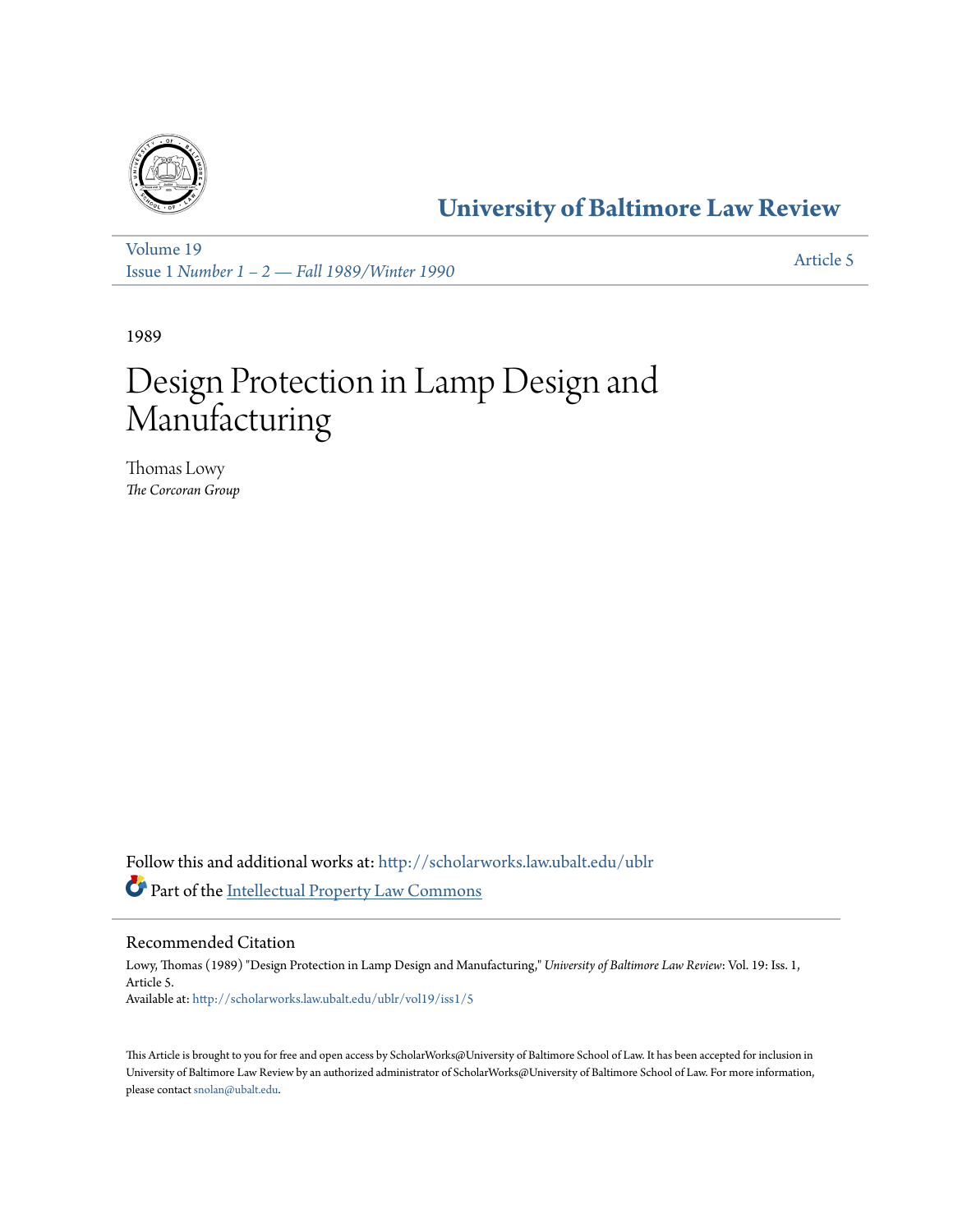### DESIGN PROTECTION IN LAMP DESIGN AND MANUFACTURING\*

#### Thomas Lowyt

There are two subjects under the rubric of design law practice about which I would like to speak. One topic is the general environment of my particular industry, lamp design and manufacturing, as it encounters the world of design protection. The other subject is the particular circumstances that propelled my company into the world of design protection litigation.

The portable lighting industry has traditionally been beset by a plague of knock-offs. The innovative or creative producer of lighting has been considered fair game to his competitors. Those companies naive enough to attempt to capitalize on research or design investment, soon learned that their expected payoff was often earned by the man down the street, who had the temerity to copy the innovator's design, and reap the benefits for himself. If the innovative producer wishes to stay in business, he soon learns the error of his ways. The next time out he will lower his costs by eliminating the expense of research and development, and begin to be a copier in earnest, marketing products with the lowest prices and the lowest common denominator of design.

You will ask why the innovator or producer does not use the laws to protect his designs. The reasons are complicated, but quite reasonable. First, there is the expense. Small producers, which are typical in our industry, look at additional nonmaterial or labor-related costs as excess overhead, and a drag on cash and profits. Second, they often do not have the cash at hand to pay professionals. Moreover, they do not even know a professional who can handle the matter for them. Then there is the quantity question. Traditionally, new introductions in our industry are voluminous, and occur at least twice yearly. It is not unusual for even small producers to introduce fifty to one hundred new items twice a year. The question to the producer then becomes which items will he protect. Usually, the bulk of new introductions are discontinued because of either slow or moderate sales. A few will become best sellers, but this will only become evident after a sometimes lengthy period of marketing. Therefore, the question of which item to protect becomes extremely difficult to answer given the amount of time and money that must be devoted to the protection of even one item.

A further problem is the cost associated with enforcing one's rights, even after obtaining design protection. There is wide acceptance of knockoffs by a large section of the producing and consuming worlds. Popular opinion often condones, and sometimes even encourages, copying. Many times in my career, buyers, or even architects or designers, have asked me to make something that they have seen. Often they show me a photograph, or

<sup>•</sup> This speech was delivered at the National Conference on Industrial Design Law and Practice at the University of Baltimore School of Law, March 10 and II, 1989.

t B.A., 1966, Syracuse University; J.D., 1969, SI. John's University. Former President, Koch + Lowy, Inc., Long Island City, N.Y.; Member, New York Bar.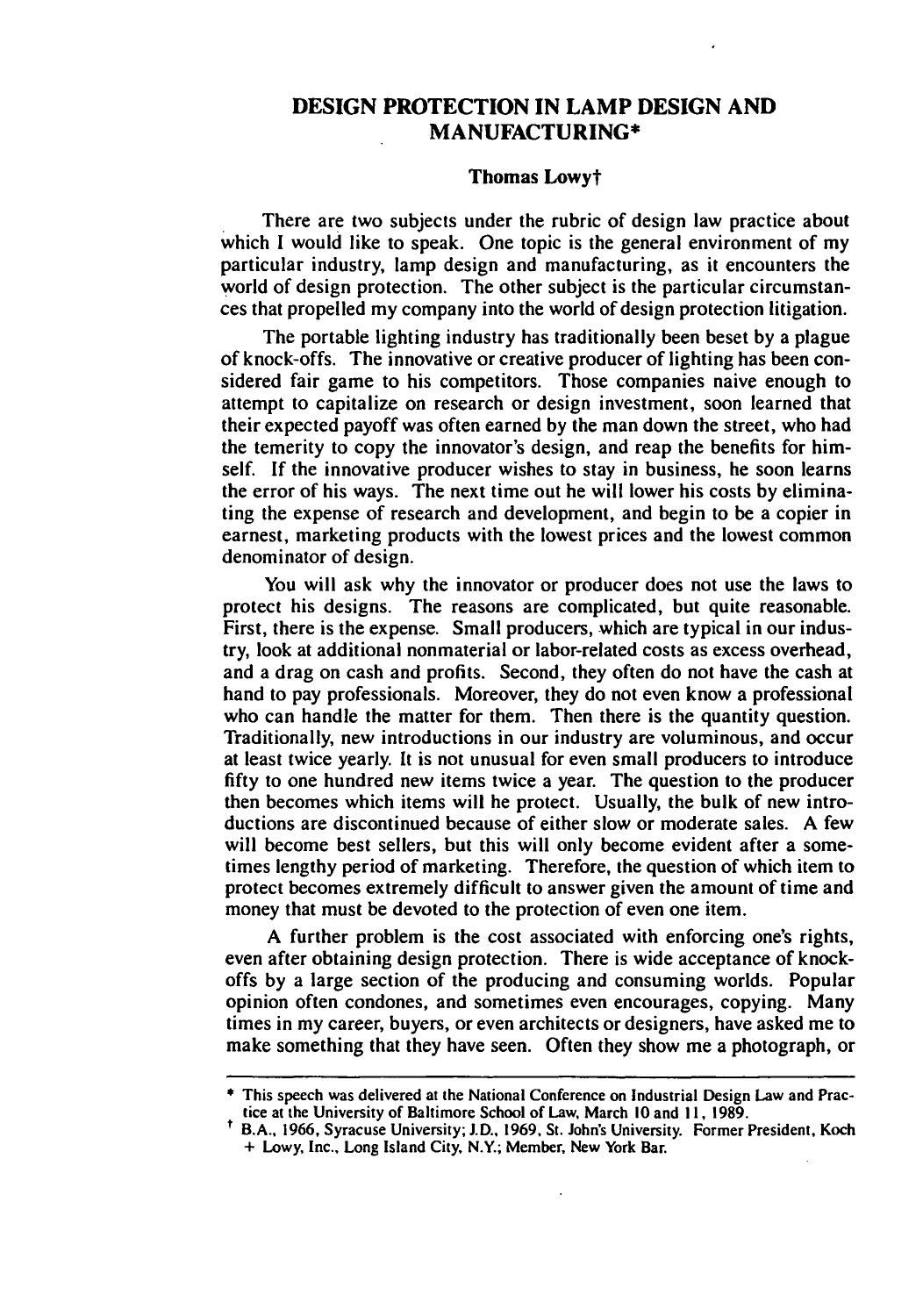#### 1989] Design Protection in Lamp Design & Manufacturing 161

sample of someone else's design. People who no doubt would be shocked to hear that a colleague was caught mugging a little old lady are proud to tap that same person on the shoulder and congratulate them on a well-produced copy. Stealing ideas does not seem to be as worthy of criminalization as stealing money.

All the factors that I have mentioned contribute to a situation that discourages innovation and restricts growth for the American lighting industry. I might add that I see similar factors influencing the gift, decorative accessory, housewares, and furniture industries. The result creates industries that are noncompetitive in the world market.

Let us assume you are about to enter a housewares store in any town and try to find a well-designed, American-made, item of any sort. Take a glance around this room. Look at our water pitcher. Look at the tables on which they are perched. Look at the sprinklers above our heads. They are all examples of United States products that could not possibly compete in the world market.

Two years ago my company entered into a joint venture with a progressive Italian lighting company named PAF. The purpose of this venture was to market the PAF products in the United States through the Koch  $+$  Lowy sales organization, and for PAF to do the same in Europe for our products. The joint venture began very successfully. It eventually led to the acquisition of the Italian company by the public company that owns Koch  $+$ Lowy. In 1984, PAF introduced its most successful product. It was a very beautiful and unusual lamp that was christened the Dove.<sup>1</sup>

In a very short time, the Dove lamp became one of the most popular lamps in the world. It was a lamp that required a great deal of preproduction research and development, and moreover, it required the talents of two remarkable designers—Mario Barbaglia and Marco Colombo. These men designed a desk lamp that captured the imagination of a great many sophisticated architects, designers, and consumers. The lamp has sold all over the world in significant quantities. A large sum of money was invested in the tooling, advertising, and the public relations. Design royalties to Barbaglia and Colombo grew steadily.

I should mention that prior to the success of the Dove lamp. PAF did very little business outside the European community. I am aware, and I think you are, that the industrial design protection within the European community is generally better than in the United States. People feel free to bring their products to market there, and to invest the money to do things that are innovative. Therefore, PAF management never considered the possibility of design piracy in the United States. However, in June of 1988. we discovered that our friends, the Taiwanese, had produced a replica of the

<sup>1.</sup> See Fryer, A Case History of Industrial Design Success: The Dove Lamp, 19 U. BALT. L. REv. 163 (1989) (discussing the development of the Dove lamp).